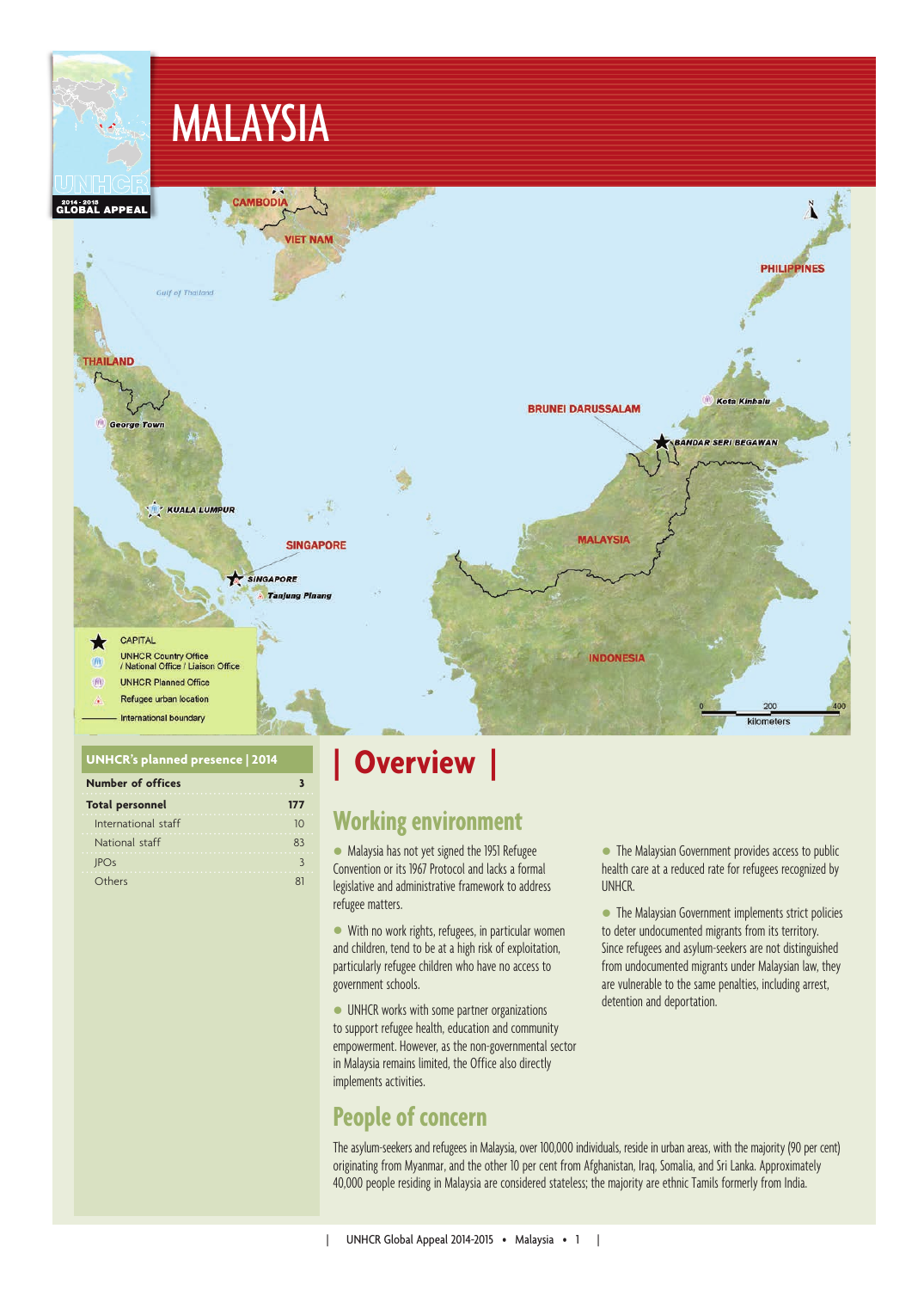# **Planning figures**

| Type of population      | Origin           |                     | Dec 2013                     | Dec 2014            |                              | Dec 2015            |                              |
|-------------------------|------------------|---------------------|------------------------------|---------------------|------------------------------|---------------------|------------------------------|
|                         |                  | Total in<br>country | Of whom assisted<br>by UNHCR | Total in<br>country | Of whom assisted<br>by UNHCR | Total in<br>country | Of whom assisted<br>by UNHCR |
|                         | Myanmar          | 95,380              | 95,380                       | 102,070             | 102,070                      | 108,760             | 108,760                      |
| <b>Refugees</b>         | <b>Various</b>   | 6,080               | 6,080                        | 6,520               | 6,520                        | 6,940               | 6,940                        |
| People in refugee-      | Myanmar          | 30                  | 30                           | 30                  | 30                           | 30                  | 30                           |
| like situations         | Various          | 890                 | 890                          | 900                 | 900                          | 900                 | 900                          |
|                         | Myanmar          | 8,400               | 8,400                        | 8,990               | 8,990                        | 9,580               | 9,580                        |
| Asylum-seekers          | <b>Various</b>   | 4,140               | 4,140                        | 4,430               | 4,430                        | 4,720               | 4,720                        |
| <b>Stateless people</b> | <b>Stateless</b> | 40,000              | 40,000                       | 40,000              | 40,000                       | 40,000              | 40,000                       |
| Others of concern       | Philippines      | 80,000              | 80,000                       | 80,000              | 80,000                       | 80,000              | 80,000                       |
| <b>Total</b>            |                  | 234,920             | 234,920                      | 242,940             | 242,940                      | 250,930             | 250,930                      |

# **| Response |**

## **Needs and strategies**

In the next biennium, UNHCR will continue to provide protection to over 100,000 urban asylum-seekers and refugees in Malaysia from the risk of arrest and detention and maintain efforts to prevent deportation. To this end, the Office will focus on consolidating registration and refugee status determination (RSD) activities and on undertaking regular efforts for the release from detention centres of people of concern arrested for the violation of immigration rules.

Durable solutions will remain necessary, with resettlement as one of the most viable options.

UNHCR will furthermore take action to strengthen access for refugees to basic services, with a particular focus on education (such as increasing the number of children attending primary school) and health (such as facilitating access to essential medical assistance). At the same time, the Office will continue to lobby with the Government for the right to work for refugees.

## **Main objectives and targets for 2014**

The following matrix contains examples of some of the main activities planned in 2014. Using a selection of objectives from UNHCR's programme plans for the 2014-2015 biennium, it is designed to illustrate:

- what under the global needs assessment planning and prioritization process – has been planned (**Planned activities**) for particular groups of people of concern (**People of concern**);
- the identified needs that can be covered if full and flexible funding is made available (**2014 comprehensive target**); and
- $\blacksquare$  the needs that may not be met if funding falls short of the ExCom-approved budget (**Potential gap**). The estimation of a potential gap is based on the country operation's own assessment of the likely impact of a global funding shortfall. Calculations are based on various criteria, including the particular context, strategic priorities and

experience of resource availability for the respective area of activity in previous years.

Activities under objectives on child protection (including best interest determination), education and prevention and response to sexual and gender-based violence (SGBV) are core areas which are given priority in the allocation of funding (**priority area**). In order to ensure the necessary flexibility in the allocation of funds, UNHCR relies on unrestricted contributions from its donors.

It should be understood that in some cases, targets for activities or delivery of services may not be reached for reasons other than a funding shortfall, e.g. lack of access to people of concern, cases not reported, changing circumstances, security problems, insufficient capacity to implement all programmes planned, etc. In the Global Report 2014, an explanation of why any target may not have been reached will be provided.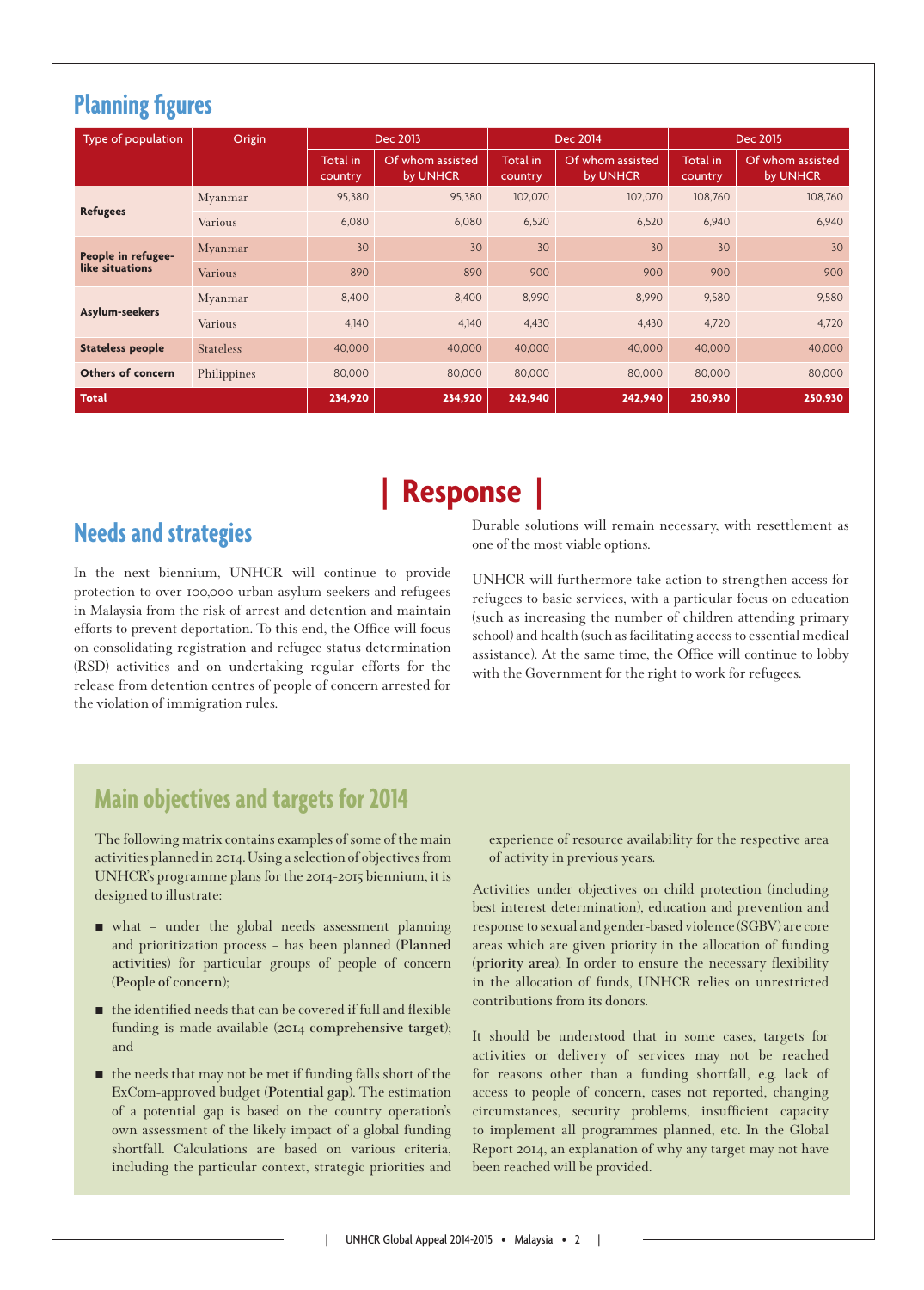| <b>PLANNED ACTIVITIES</b>                                                                                                                                                                                                                                                                                                                                                                                                       | <b>PEOPLE</b><br><b>OF CONCERN</b>             | 2014<br><b>COMPREHENSIVE TARGET</b> | <b>POTENTIAL GAP</b> |
|---------------------------------------------------------------------------------------------------------------------------------------------------------------------------------------------------------------------------------------------------------------------------------------------------------------------------------------------------------------------------------------------------------------------------------|------------------------------------------------|-------------------------------------|----------------------|
| <b>Basic needs and essential services</b>                                                                                                                                                                                                                                                                                                                                                                                       |                                                |                                     |                      |
| Health status of the population improved                                                                                                                                                                                                                                                                                                                                                                                        |                                                |                                     |                      |
| UNHCR and its partners will continue to support access to primary health care for its population of concern, including access to free clinics and selected<br>support for secondary and tertiary care.                                                                                                                                                                                                                          |                                                |                                     |                      |
| Extent to which access to NGO or faith-based primary health care facilities<br>is ensured for people of concern                                                                                                                                                                                                                                                                                                                 | Refugees and asylum-<br>seekers in urban areas | 59%                                 | 20%                  |
| Number of people referred to secondary and tertiary medical care                                                                                                                                                                                                                                                                                                                                                                | Refugees and asylum-<br>seekers in urban areas | 750                                 | 150                  |
| Population has optimal access to education                                                                                                                                                                                                                                                                                                                                                                                      |                                                |                                     |                      |
| UNHCR will intensify information gathering on refugee children's attendance in school and will use this information to increase student enrolment in<br>all levels.                                                                                                                                                                                                                                                             |                                                |                                     |                      |
| Number of children enrolled in primary education                                                                                                                                                                                                                                                                                                                                                                                | Refugees and asylum-<br>seekers in urban areas | 6,270                               | priority area        |
| Number of students enrolled in lower secondary education                                                                                                                                                                                                                                                                                                                                                                        | Refugees and asylum-<br>seekers in urban areas | 350                                 | 50                   |
| Population has optimal access to reproductive health and HIV services                                                                                                                                                                                                                                                                                                                                                           |                                                |                                     |                      |
| Through prevention initiatives and improvements in treatment regimes, the infection rate of HIV and AIDS among the refugee population will be<br>reduced, as will the mortality rate of those living with HIV/AIDS.                                                                                                                                                                                                             |                                                |                                     |                      |
| Number of people of concern receiving antiretroviral therapy (ART)                                                                                                                                                                                                                                                                                                                                                              | Refugees and asylum-<br>seekers in urban areas | 500                                 | 100                  |
| Extent to which people of concern have the same access to voluntary<br>counselling and testing services as the local community                                                                                                                                                                                                                                                                                                  | Refugees and asylum-<br>seekers in urban areas | 100                                 | 0 gap                |
| <b>Community empowerment and self-reliance</b>                                                                                                                                                                                                                                                                                                                                                                                  |                                                |                                     |                      |
| Self-reliance and livelihoods improved                                                                                                                                                                                                                                                                                                                                                                                          |                                                |                                     |                      |
| UNHCR will continue to work with a partner to implement a microfinance programme for a small group of refugees to enable them to engage in<br>small-scale businesses, resulting in a higher standard of living for them and their families. Furthermore, the Office will provide 6-month Basic English<br>Language classes for livelihoods purposes and engage training institutes to provide life-skills training to refugees. |                                                |                                     |                      |
| Number of people of concern provided with language training for<br>livelihoods purposes                                                                                                                                                                                                                                                                                                                                         | Refugees and asylum-<br>seekers in urban areas | 5,000                               | 3,000                |
| Number of people of concern receiving life-skills training for livelihood<br>purposes                                                                                                                                                                                                                                                                                                                                           | Refugees and asylum-<br>seekers in urban areas | 7,900                               | 1.700                |
| <b>Durable solutions</b>                                                                                                                                                                                                                                                                                                                                                                                                        |                                                |                                     |                      |
| Potential for resettlement realized                                                                                                                                                                                                                                                                                                                                                                                             |                                                |                                     |                      |
| UNHCR expects to submit approximately 15 per cent of all cases identified as being in need of resettlement, which includes women and children at risk.                                                                                                                                                                                                                                                                          |                                                |                                     |                      |
| Number of people of concern resettled through group resettlement                                                                                                                                                                                                                                                                                                                                                                | Refugees and asylum-<br>seekers in urban areas | 9,000                               | 1,000                |
| Number of cases identified including women and girls at risk                                                                                                                                                                                                                                                                                                                                                                    | Refugees and asylum-<br>seekers in urban areas | 3,036                               | 0 gap                |
| Number of resettlement registration forms (RRFs) submitted                                                                                                                                                                                                                                                                                                                                                                      | Refugees and asylum-<br>seekers in urban areas | 10,000                              | 2,500                |
| <b>Fair protection processes and documentation</b>                                                                                                                                                                                                                                                                                                                                                                              |                                                |                                     |                      |
| Access to and quality of status determination procedures improved                                                                                                                                                                                                                                                                                                                                                               |                                                |                                     |                      |
| As the Malaysian Government does not have any procedures in place to conduct refugee status determination (RSD), UNHCR will continue with the<br>adjudication of RSD for the increasing number of asylum-seekers.                                                                                                                                                                                                               |                                                |                                     |                      |
| Number of substantive status determination decisions analysed                                                                                                                                                                                                                                                                                                                                                                   | Refugees and asylum-<br>seekers in urban areas | 16,000                              | 8,000                |
| Quality of registration and profiling improved or maintained                                                                                                                                                                                                                                                                                                                                                                    |                                                |                                     |                      |
| UNHCR will continue to focus on office-based registration (including new registration, family unity and fraud interviews), while conducting outreach<br>registration when required and within resource limitations.                                                                                                                                                                                                             |                                                |                                     |                      |
| Number of eligible people registered                                                                                                                                                                                                                                                                                                                                                                                            | Refugees and asylum-<br>seekers in urban areas | 36,000                              | 18,000               |
| Number of people of concern registered through registration outreach<br>methods                                                                                                                                                                                                                                                                                                                                                 | Refugees and asylum-<br>seekers in urban areas | 32,000                              | 32,000               |
|                                                                                                                                                                                                                                                                                                                                                                                                                                 |                                                |                                     |                      |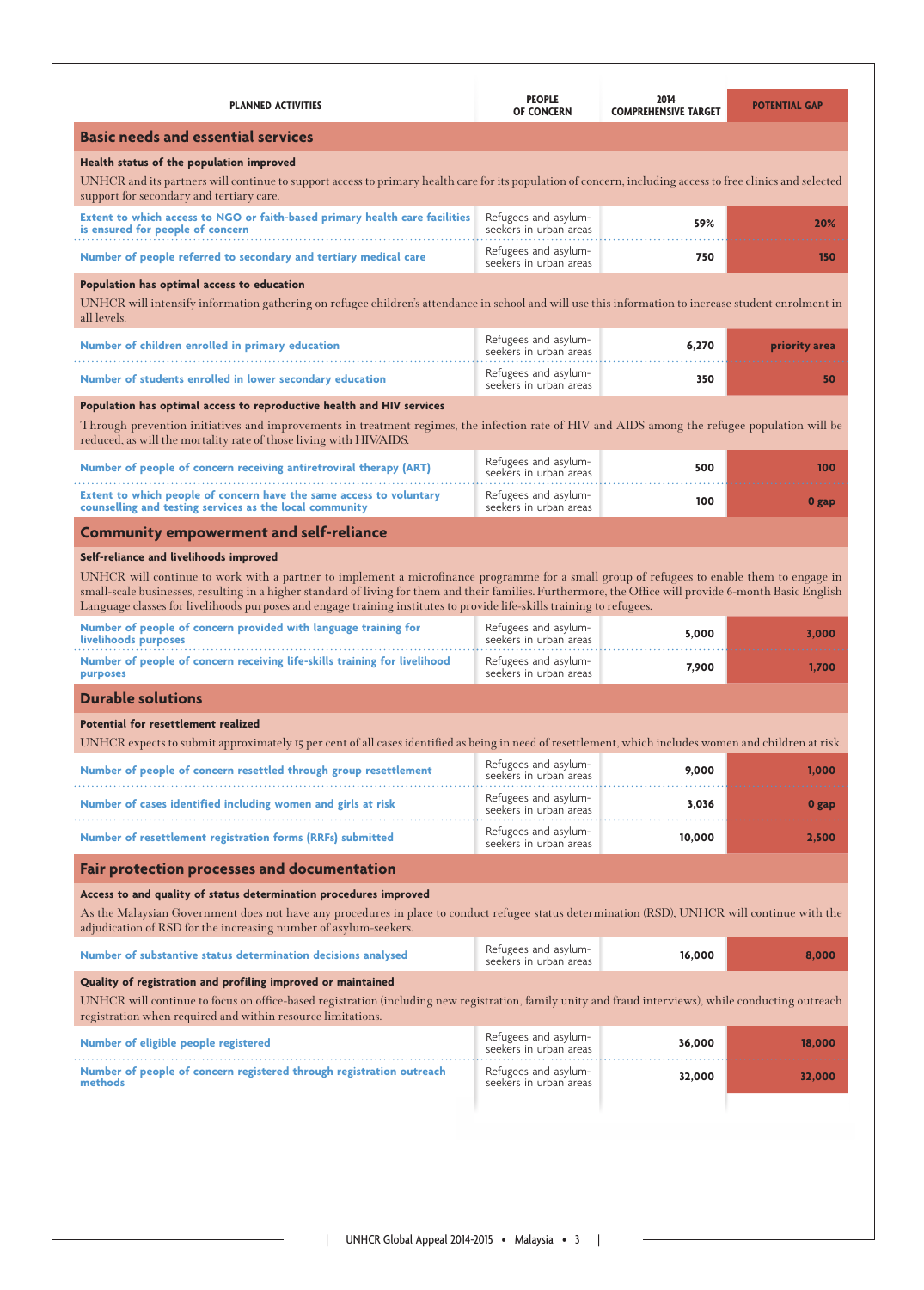### **Security from violence and exploitation**

### **Protection of children strengthened**

UNHCR will conduct best interest determination assessments for unaccompanied and separated children and children at risk, and when necessary, make recommendations on care arrangements, durable solutions and family reunification.

| Number of best interest assessments conducted                                                                | Refugees and asylum-<br>seekers in urban areas | 800  | priority area |
|--------------------------------------------------------------------------------------------------------------|------------------------------------------------|------|---------------|
| Percentage of registered unaccompanied children in alternative care who<br>receive regular monitoring visits | Refugees and asylum-<br>seekers in urban areas | 3.1% | priority area |

**Risk of sexual and gender-based violence (SGBV) is reduced and quality of response improved**

UNHCR will continue to work with partners on a coordinated prevention and response programme, which includes working closely with 60 communitybased organizations to create awareness on SGBV and gender issues and help them develop appropriate responses to reported SGBV incidents.

| Number of reported SGBV incidents for which survivors receive<br><b>psychosocial counselling</b>             | Refugees and asylum-<br>seekers in urban areas | 150 | priority area |
|--------------------------------------------------------------------------------------------------------------|------------------------------------------------|-----|---------------|
| Number of reported SGBV incidents for which survivors are provided with Refugees and asylum-<br>a safe space | seekers in urban areas                         | 30  | priority area |

### **Risks related to detention reduced and freedom of movement increased**

UNHCR will monitor all immigration detention centres on a frequent basis, conducting protection interventions for people of concern while advocating for the protection rights of refugees with the authorities, and providing training for relevant government officials.

| Number of interventions made to release individuals from detention | Refugees and asylum-<br>seekers in urban areas | 4.500 | 500 |
|--------------------------------------------------------------------|------------------------------------------------|-------|-----|
| Number of monitoring visits to detention centres conducted         | Refugees and asylum-<br>seekers in urban areas |       | 100 |
|                                                                    |                                                |       |     |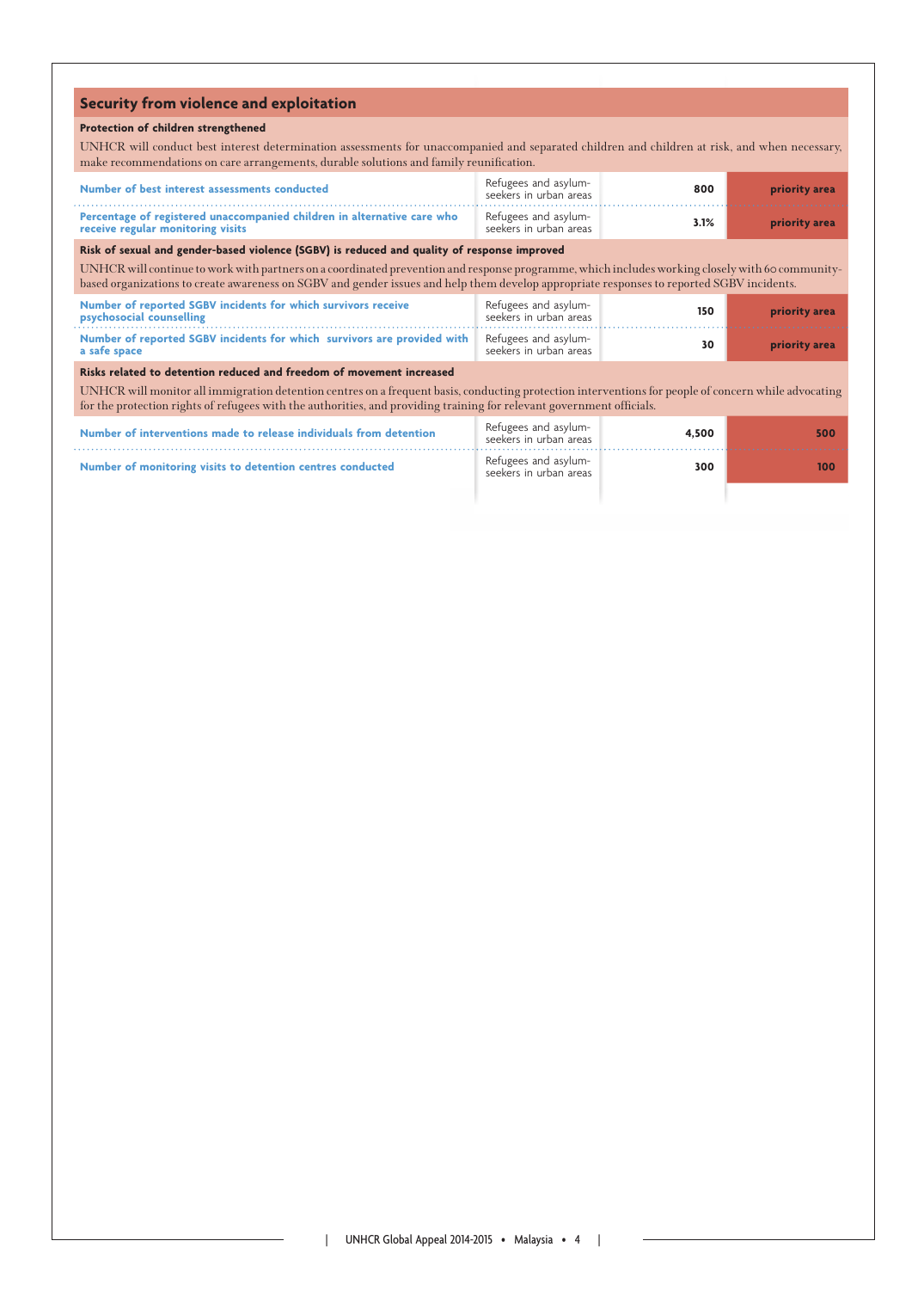### **Partners**

**Implementing partners**

### **NGOs:**

Dignity for Children Foundation, Future Global Network, Kumpulan ACTS, Malaysian Social Research Institute, Partnership in Enterprise, Soroptimist International, Johor Bahru, Taiwan Buddhist Tzu Chi Foundation

### **Others:**

UNOPS

#### **Operational partners**

### **NGOs:**

Ananda Marga Universal Relief Team, Archdiocesan Office for Human Development, Bar Council of Malaysia, Bless Community Service, Budimas Orion, Divine Life Society, Federation of Malaysian Sri Lankan Organizations, Federation of Reproductive Health Associations Malaysia, Health Equity Initiative, International Catholic Migration Commission, Malaysia Care, Mercy Malaysia, Muslim Aid Malaysia, Muslim Relief Agency, PJ Caring Home, Positive Living Community Home, Praise Emmanuel Shelter, Psychiatric Homecare Services, Purtubuhan Kebajikan Islam Malaysia, Purtubuhan Kebajikan Rose, Pusat Kebajikaan Good Shepherd, Ray of Hope Shelter, Rumah Ozanam, Salvation Army; Shelter Society, Shelter, Home, After Care and Love Home Care; Suka Society, Tamil Forum Malaysia, Tenaganita, Ti-Ratana Welfare Society, Voice of the Children, Women's Aid Organization, Yayasan Chow Kit, Young Women's Christian Association Malaysia

#### **Others:**

Help Institute, Iverson Associates, Riverbank Academy, Tune Skills Training, UNFPA, UNICEF, WHO

# **| Implementation |**

### **Coordination**

UNHCR will continue to work closely with its partners in Malaysia, including the Malaysian Government, other UN organizations, civil society and refugee communities.

At the operational level, given the size of the population of urban refugees and asylumseekers, the refugee communities will be crucial partners, and a sustained community development effort will be necessary to address the wide array of needs of people of concern.

# **| Financial information |**

Over the last four years, the financial requirements for UNHCR's operation in Malaysia have steadily increased to respond to the needs of the growing population of refugees and asylum-seekers in the country. In 2014, UNHCR's financial requirements for Malaysia are set at USD 20.1 million. Priorities continue to include maintaining access to asylum and implementing durable solutions, as well as addressing the issue of detention and imprisonment and providing continuous support for education, health and livelihood programmes.

### **Budgets for Malaysia** | 2010–2015